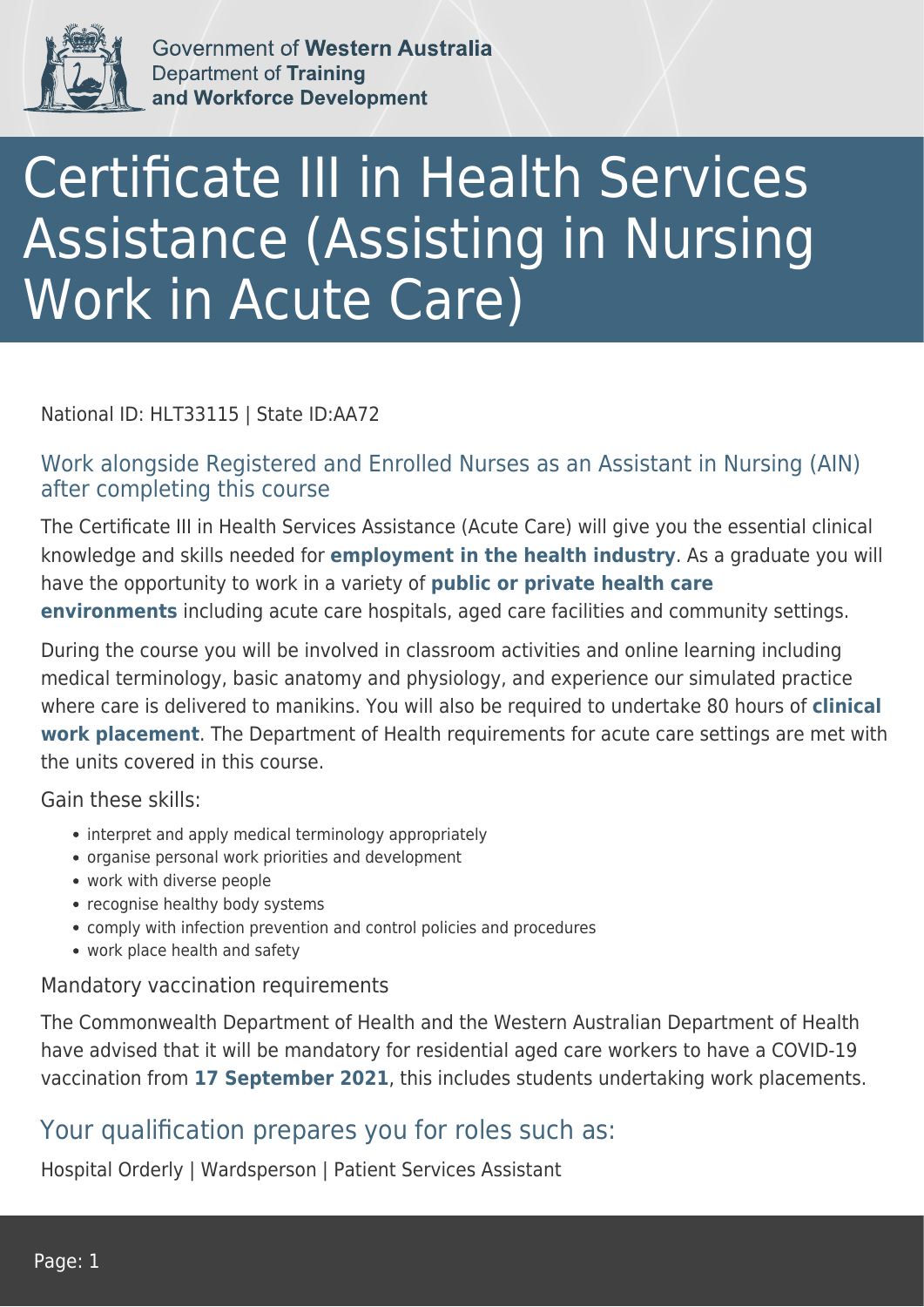

Government of Western Australia Department of Training and Workforce Development

Other job titles may include:

- Assistant in Nursing at Tertiary Hospitals
- Assistant in Nursing at Aged Care Facilities
- Patient Support Assistant
- Ward Clerk | Ward Assistant
- Orderly

Further Study Option(s)

Certificate IV in Preparation for Health and Nursing Studies

Diploma of Nursing

[Apply now](https://tasonline.tafe.wa.edu.au/Default.aspx)